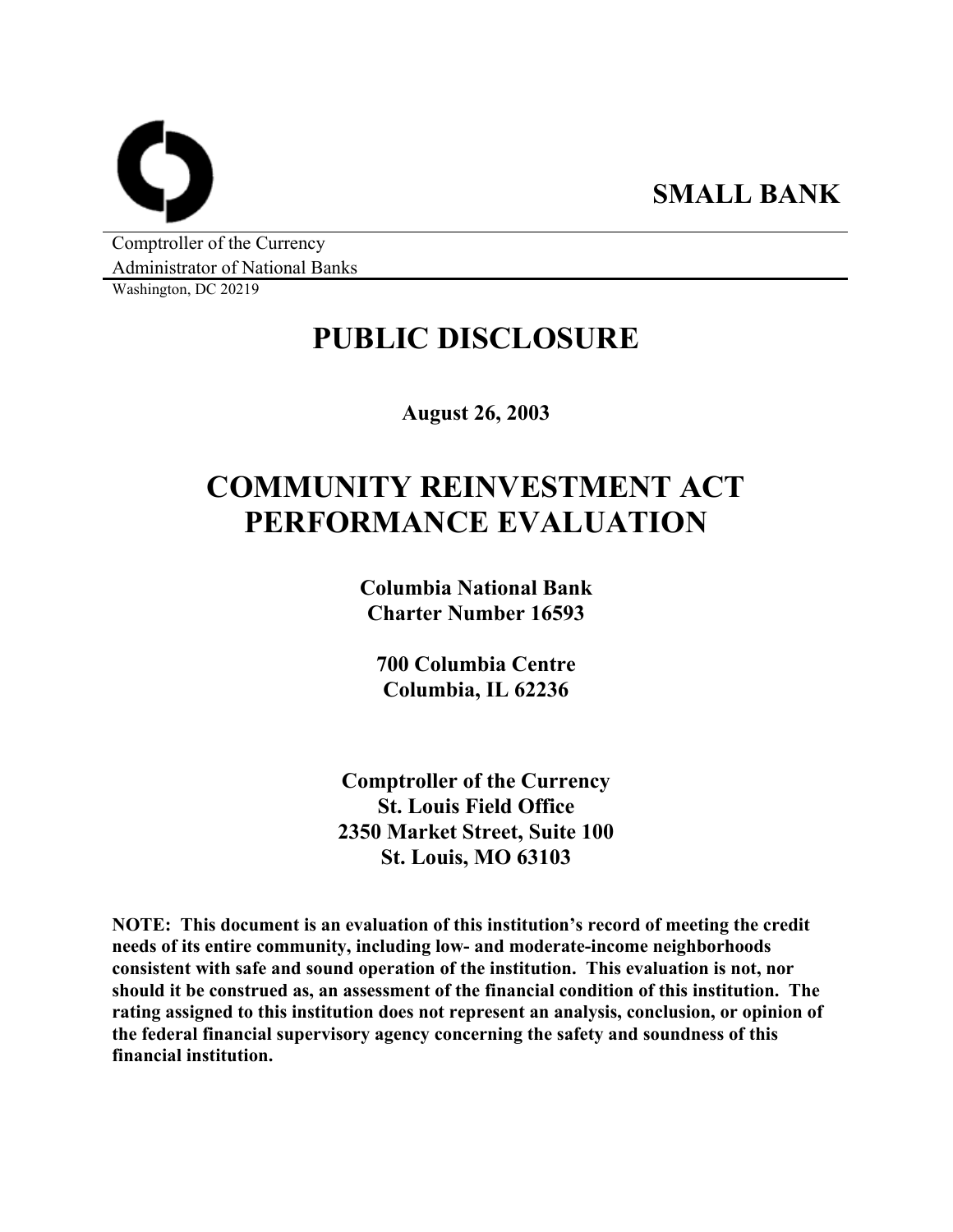## **INSTITUTION'S CRA RATING**

### **This institution is rated Satisfactory.**

All the lending performance components meet the standards for satisfactory performance. The major factors that support this rating are:

- The bank's lending distribution to borrowers of different income levels is reasonable.
- Loans are reasonably distributed by geography classification.
- The level of lending is good. The bank's average loan-to-deposit ratio is 73% and compares well to the similarly situated banks in the assessment area (AA).
- A substantial majority of the bank's loans extended during this evaluation period were originated within the bank's AA.

## **DESCRIPTION OF INSTITUTION**

Columbia National Bank (CNB) is 80% owned by Columbia Bancshares, Inc., a one-bank holding company located in the City of Columbia, Illinois, and the minority shareholders own 20% of the bank. Columbia is located at the northern tip of Monroe County in Southwestern Illinois only about 12 miles from downtown St. Louis. Interstate 255 on the city's northern border connects it with the entire Metropolitan St. Louis Area.

CNB is one of the smallest financial institutions in the St. Louis Missouri/Illinois Metropolitan Statistical Area (St. Louis MSA). As of December 31, 2002, CNB had total assets of \$36 million, net loans of \$22 million, total deposits of \$32 million, and total risk based capital of \$4 million. CNB assets represent substantially all of the holding company's assets. There are no subsidiaries or affiliates. There have been no changes in the bank's corporate structure since the last CRA evaluation.

CNB is primarily a residential real estate lender that operates one office and two depository automated teller machines (ATM), located in Columbia, Illinois. The depository ATMs are located at the bank and in the Marketplace Shopping Center in Columbia, Illinois. Management has neither opened nor closed any branches during this evaluation period.

CNB offers traditional bank services and loan products normally associated with a small community bank. As of December 31, 2002, net loans totaled \$22 million, representing 61% of total assets. The loan portfolio consisted of 63% residential real estate, 17% commercial real estate/business, 16% consumer loans, and 4% farm real estate/agriculture production.

Residential real estate loans represent the highest percentage of the loans originated during this evaluation period by dollar value and by number of loans granted. Using only loans made within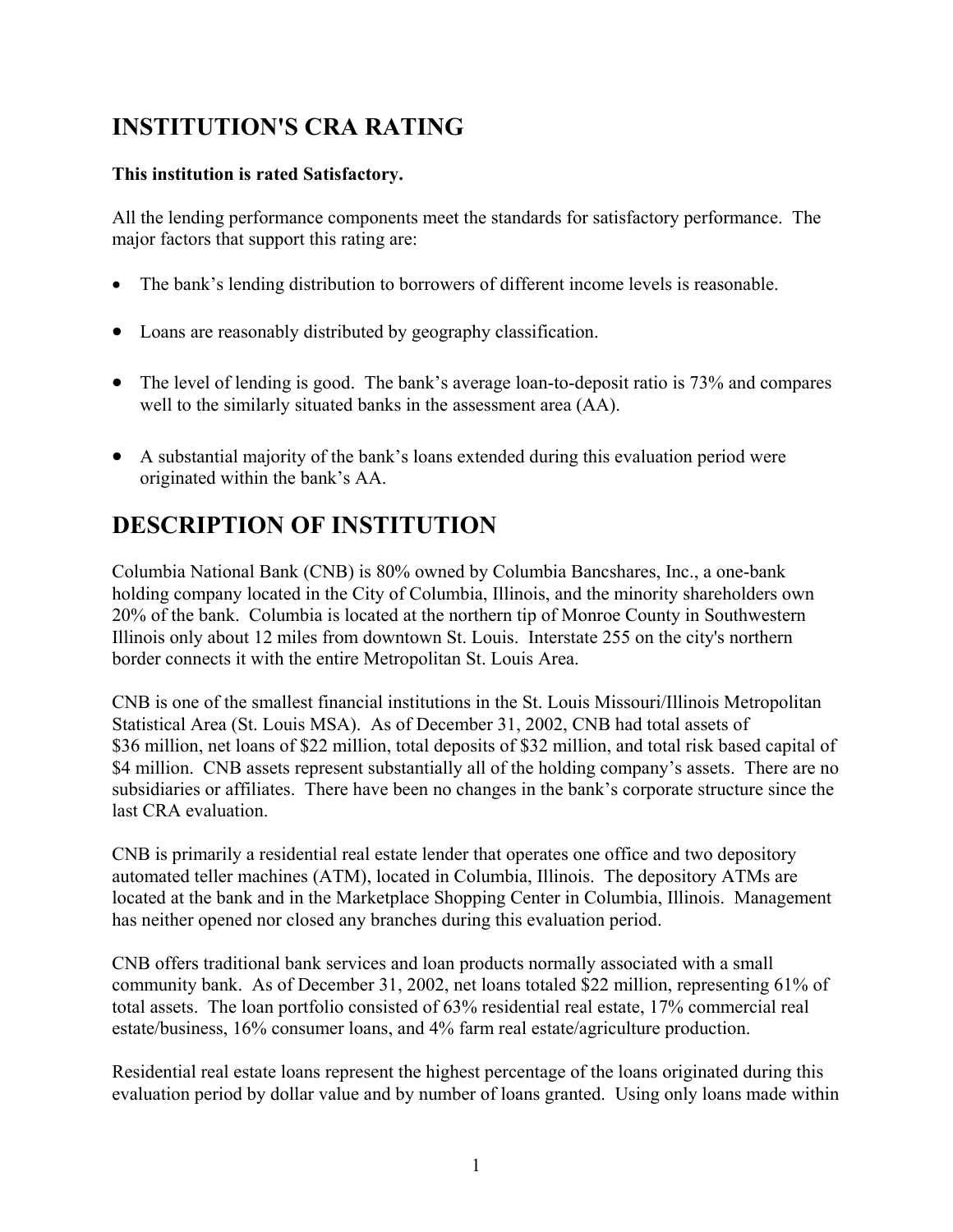the AA, we reviewed all Home Mortgage Disclosure Act (HMDA) reportable loans originated and purchased from January 1, 2000 through December 31, 2002.

There are no legal or financial constraints placed on the bank's ability to help meet the community credit needs. The bank has adequate resources to provide for the credit needs of its AA. The type and amount of CRA activities are consistent with the bank's size, its financial capacity, local economic conditions, and the credit needs of the community.

CNB's last CRA evaluation was February 18, 1998, and we rated the bank Satisfactory.

### **DESCRIPTION OF ASSESSMENT AREA**

Management designated Monroe County and the southern edge of St. Clair County in southwestern Illinois as its AA. The AA is comprised of three census tracts, (CTs) 6001.00, 6002.00, and 6003.00, in Monroe County and seven CTs, 5026.01, 5026.02, 5026.03, 5031.01, 5031.02, 5032.02, and 5032.03, in St. Clair County. This is a contiguous area, meets the requirements of the regulation, and does not arbitrarily exclude low- or moderate-income geographies.

Monroe and St. Clair Counties are part of the St. Louis MSA. Based on the 1990 MSA median family income, seven CTs or 70% are classified as middle-income and three CTs or 30% are classified as moderate-income. The bank is located in middle-income CT 6001.00 of Monroe County.

The 1990 census data shows that the total population in the AA was 60,569, which included 16,387 families. Of these families, 3,207 or 19% were classified as low-income, 3,445 or 21% as moderate-income, 4,534 or 28% as middle-income, and 5,201 or 32% as upper-income. The MSA median family income as of the 1990 census was \$37,995. The 2002 updated figure, adjusted for inflation by the Department of Housing and Urban Development, is \$61,400. We used the 2002 updated figure in our analysis to determine the borrower income levels.

Based on the 1990 census data for the AA, 12% of the population was age 65 and older, 18% of households were in retirement, and 10% of households lived below the poverty level. In 1990, the median housing value for the AA was \$56,128 and the median age of the housing stock was 29 years. Local housing for the AA was 84% 1-4 family units, with 71% being owner-occupied. Only 6% of the housing units were vacant.

Economic conditions in Monroe County are good, with unemployment noticeably lower than that of St. Clair County and the state of Illinois. The overall economic conditions in St. Clair County are stable, despite continued high rates of joblessness. The November 2003 seasonally unadjusted unemployment rate for Monroe County is 4.1%. This ratio is considerably lower than the St. Clair County rate of 7.6%, the state of Illinois rate of 6.4% and the national rate of 5.6%.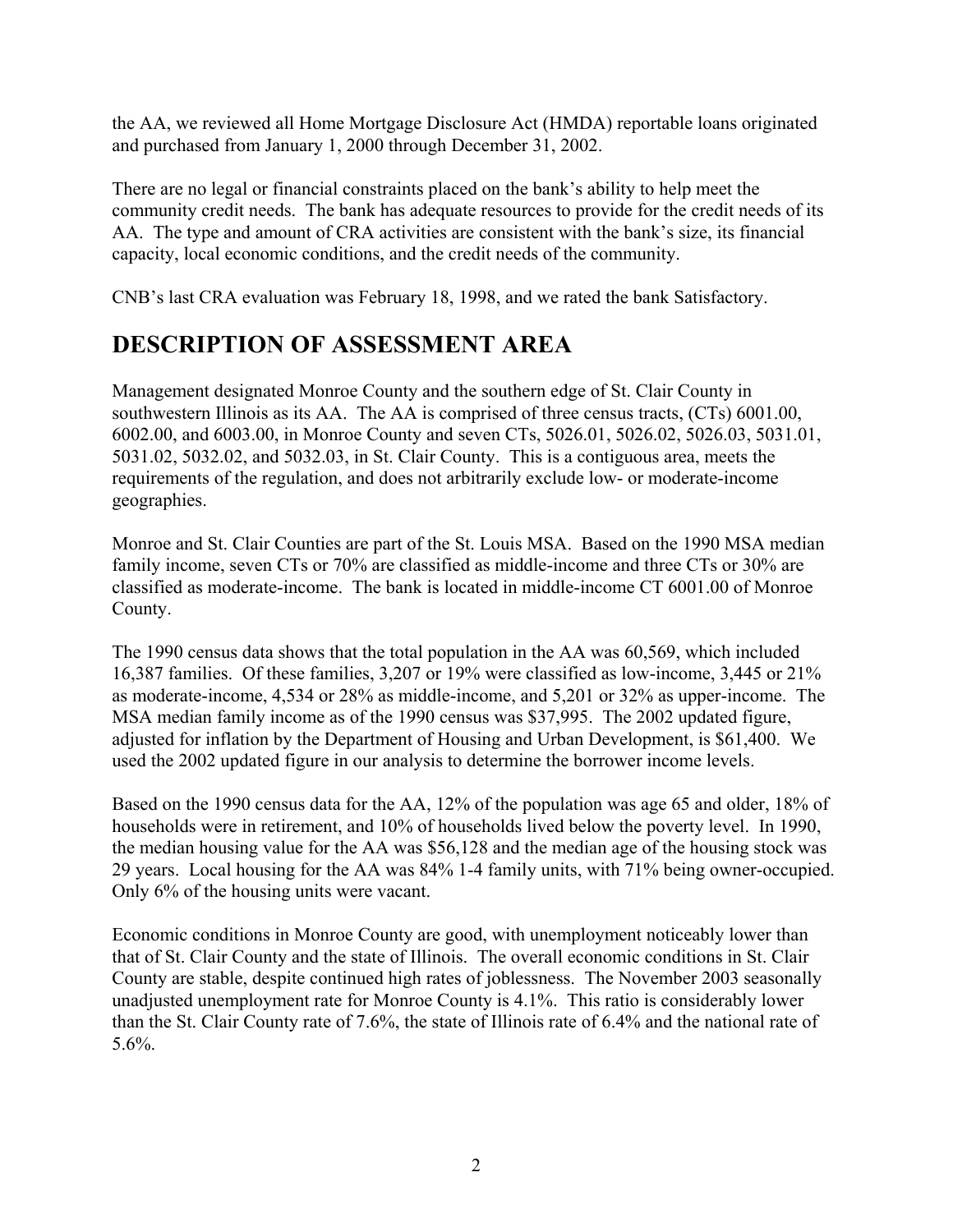The economic base in the AA is diversified. The largest industries within and near to the AA include aerospace and defense, health care and social services, manufacturing, retail and servicerelated businesses, and manufacturing. Agriculture is still a major business, although its importance has declined in recent years.

Major employers include Scott Air Force Base, with 13,024 employees; Memorial Hospital, with 2,209 employees; St. Elizabeth's Hospital, with 1,700 employees; Belleville Shoe Company, with 500 employees; Mid-Coast Aviation, with 200 employees; Columbia School District #4, with 160 employees; Luhr Brothers, Inc., with 150 employees; Angelica Healthcare Service, with 114 employees; Mozel Incorporated, with 100 employees; Budnick Converting Incorporated, with 92 employees; Columbia Quarry, with 90 employees; and Phillip Environmental, with 75 employees. Many residents commute to employment throughout the MSA. About 4% or 856 of the households in the AA rely on farming.

There is intense competition in the AA in the financial services industry. Fifty-five offices of 13 banks and thrifts are operating in the AA. These numbers do not include the myriad credit unions, mortgage companies, insurance offices, retailer-based lenders (e.g., GMAC), or farm services that now offer lending services.

Management indicated the primary credit needs of the AA are residential real estate loans, specifically long-term fixed rate loans, temporary and permanent construction loans to build 1-4 family residential homes, consumer personal loans, and small business-related loans.

To further our understanding of the community's credit needs, we performed a community contact with a local government official knowledgeable about the community. Our contact identified residential real estate loans, a significant portion of the bank's current lending activity, as a primary credit need in the community. Our contact also identified small business loans for expansion and/or for start-up companies as another credit need. Our contact did not identify any unmet credit needs; however, the contact felt the community could benefit by forming a business enterprise corporation to promote local entrepreneurship.

### **CONCLUSIONS ABOUT PERFORMANCE CRITERIA**

CNB's lending reflects an adequate dispersion among borrowers and geographies of different income levels, given performance contextual factors and stiff competitive pressures faced by the bank. Please refer to the "Description of Institution" and "Description of Assessment Area" sections of this evaluation for details on these context factors.

### **Lending to Borrowers of Different Incomes and to Businesses of Different Sizes**

CNB's primary loan product during this evaluation period, when considered in terms of both total dollars and numbers of loans granted, was residential real estate loans. Lending levels, as shown by the volume of all residential real estate loans generated, reflect good responsiveness to the credit needs of the AA.

During this evaluation period, the bank originated 114 home purchase loans totaling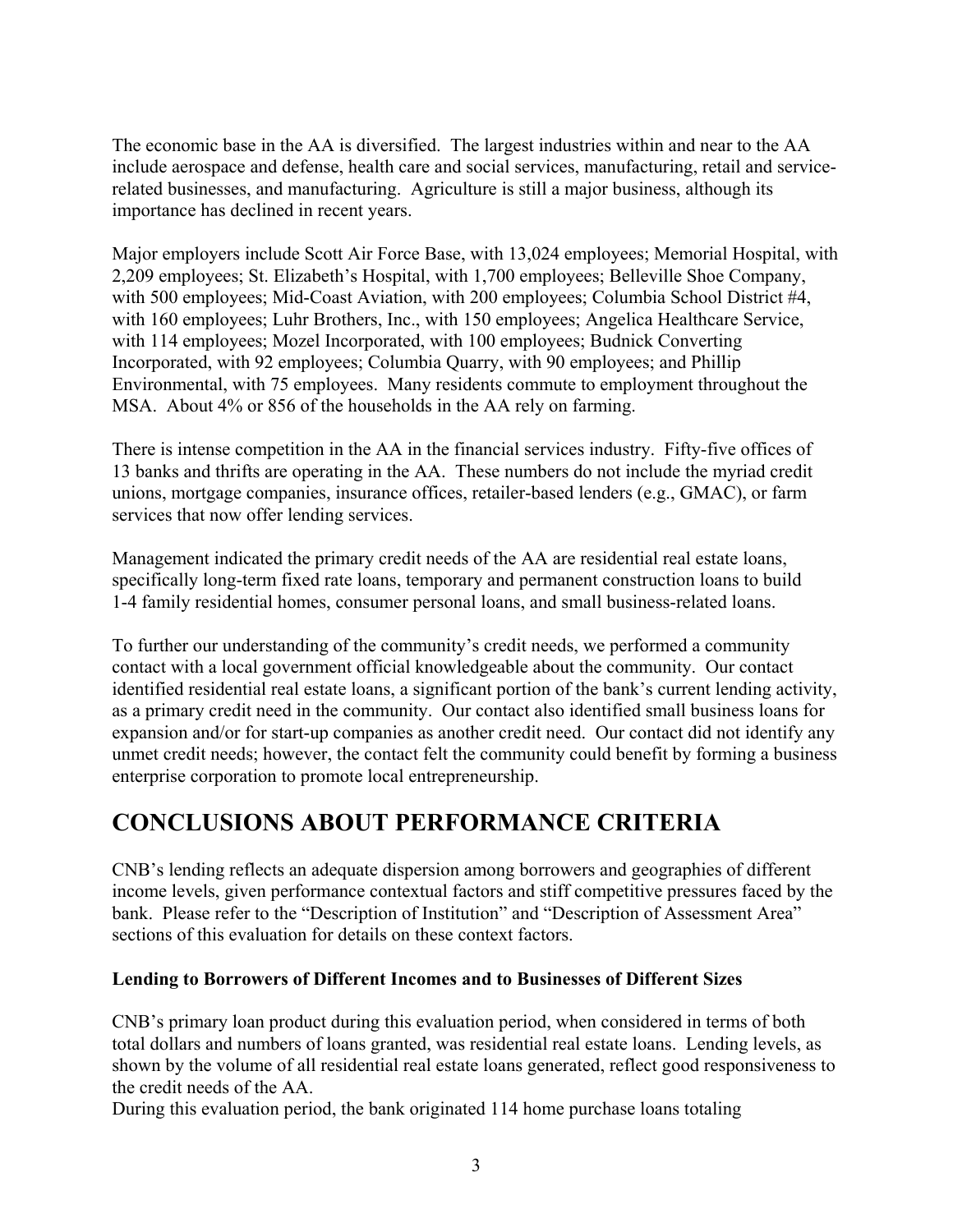\$8.8 million; 360 home refinance loans totaling \$26.0 million; 76 home improvement loans totaling \$1.6 million; and two multifamily loans totaling \$543 thousand. Using only the HMDA reportable loans made within the AA, the bank originated 60 home purchase loans totaling \$6.2 million; 320 home refinance loans totaling \$23.4 million; 66 home improvement loans totaling \$1.3 million; and two multifamily loans totaling \$543 thousand.

As part of this CRA evaluation, we reviewed the independent HMDA audit performed in February 2003 by the bank's outsourced compliance auditor and concluded that the bank's publicly filed data was accurate and reliable.

### *Residential Real Estate Loans*

The overall borrower distribution of home mortgage loans is adequate in the bank's AA. We placed more emphasis on home refinance loans because the volume of these loans exceeds the volume of home purchase and home improvement loans. Of the total home mortgage loans, home refinance loans accounted for 65%, home purchase loans accounted for 21%, and home improvement loans accounted for 14%.

In evaluating the borrower distribution of home mortgage loans, we considered the moderate level of households that live below the poverty level (9.89% of households) and the barriers that this may have on home ownership. Many of the HMDA loans were refinances and it is likely that middle- and upper-income level borrowers can more easily afford the costs associated with refinancing.

| The data used to evaluate CNB's residential lending activity are presented in the following table. |  |  |
|----------------------------------------------------------------------------------------------------|--|--|
|----------------------------------------------------------------------------------------------------|--|--|

| Borrower Distribution of Residential Real Estate Loans in AA |          |          |           |          |           |          |                 |          |  |
|--------------------------------------------------------------|----------|----------|-----------|----------|-----------|----------|-----------------|----------|--|
| Borrower<br>Income Level                                     | Low      |          | Moderate  |          | Middle    |          | Upper           |          |  |
| Loan Type                                                    | % of AA  | $%$ of   | $%$ of AA | $%$ of   | $%$ of AA | $%$ of   | $%$ of AA       | $%$ of   |  |
|                                                              | Families | Number   | Families  | Number   | Families  | Number   | <b>Families</b> | Number   |  |
|                                                              |          | of Loans |           | of Loans |           | of Loans |                 | of Loans |  |
| Home Purchase                                                | 19.57%   | 6.78%    | 21.02%    | 20.34%   | 27.67%    | 33.90%   | 31.74%          | 38.98%   |  |
| Home<br>Improvement                                          | 19.57%   | 16.13%   | 21.02%    | 25.81%   | 27.67%    | 27.42%   | 31.74%          | 30.64%   |  |
| Home<br>Refinance                                            | 19.57%   | 5.45%    | 21.02%    | 16.67%   | 27.67%    | 32.05%   | 31.74%          | 45.83%   |  |

*Sources: HMDA data and based on 1990 U.S. Census data. The 2002 MSA median family income is \$61,400. The income categories are defined as: less than 50%, 50% to 80%, 80% to 120%, and over 120%, respectively, of \$61,400.* 

The borrower distribution for home purchase loans is adequate. Home purchase loans made to low-income borrowers (6.78%) is significantly below the percentage of low-income families (19.57%) in the AA. Opportunities to make loans to low-income borrowers are limited by the moderate percentage of people living below the poverty level as mentioned above. Home purchase loans (20.34%) made to moderate-income borrowers is at the percentage of moderateincome families (21.02%) in the AA. Market share for home purchase loans made to low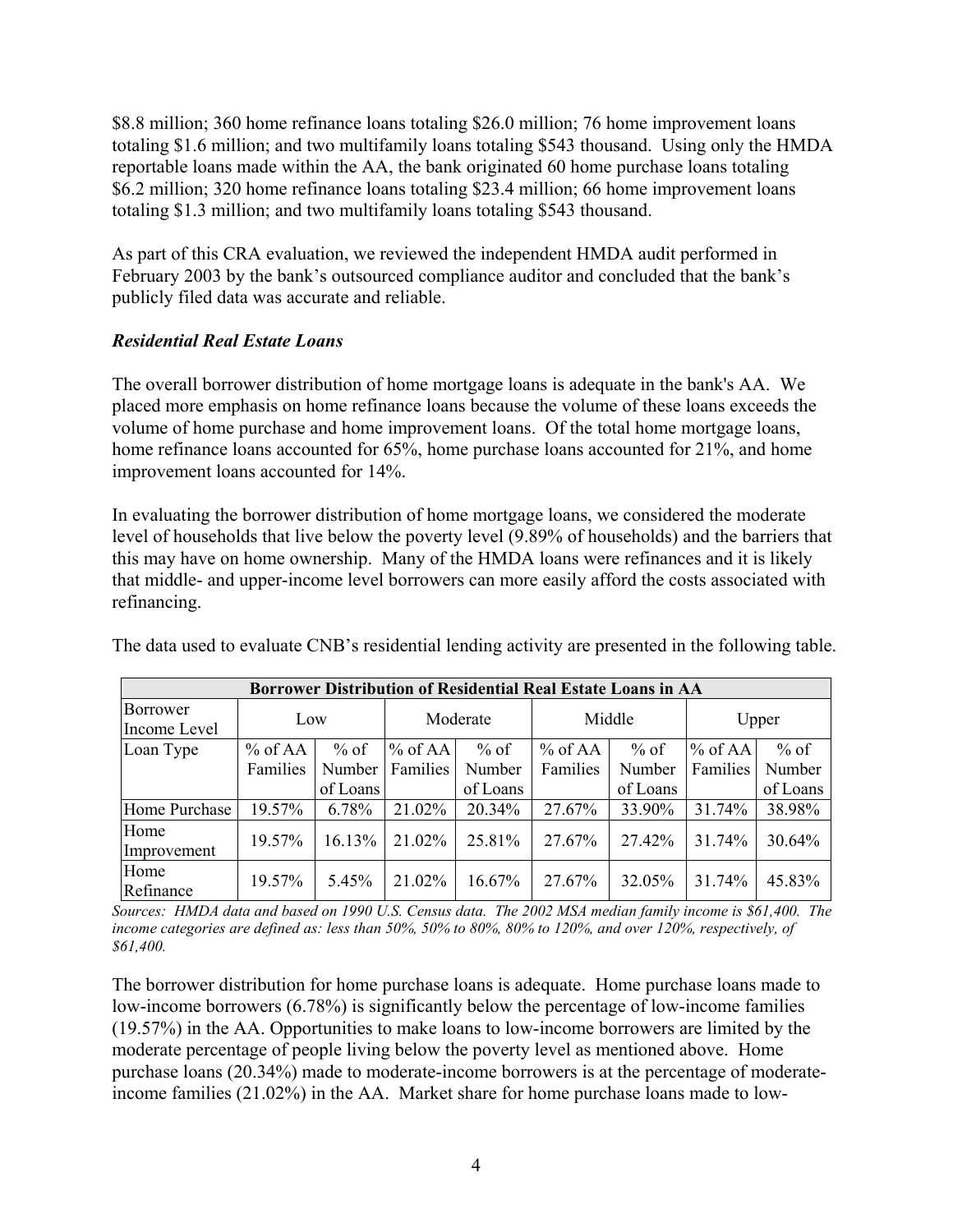income borrowers  $(1.12\%)$  is near to its overall market share  $(1.89\%)$  in the AA for home purchase loans. Market share for home purchase loans made to moderate-income borrowers (1.42%) is at its overall market share (1.89%) in the AA for home purchase loans.

The borrower distribution for home improvement loans is excellent. Home improvement loans made to low-income borrowers (16.13%) are near to the percentage of low-income families (19.57%) in the AA. Again, opportunities to make loans to low-income borrowers are limited by the moderate percentage of people living below the poverty level (9.89% of households). The percentage of home improvement loans made to moderate-income borrowers (25.81%) exceeds the percentage of moderate-income families (21.02%) in the AA. Market share for home improvement loans made to low-income borrowers (10.71%) exceeds its overall market share (9.49%) in the AA for home improvement loans. Market share for home improvement loans made to moderate-income borrowers (12.07%) also exceeds its overall market share (9.49%) in the AA for home improvement loans.

The borrower distribution for home mortgage refinance loans is adequate. Refinance loans (5.45%) made to low-income borrowers is significantly below the percentage of low-income families (19.57%) in the AA. Again, opportunities to make loans to low-income borrowers are limited by the moderate percentage of households living below the poverty level (9.89%). Refinance loans made to moderate-income borrowers (16.67%) is near to the percentage (21.02%) of moderate-income families in the AA. Market share for refinance loans made to low-income borrowers (1.20%) is well below its overall market share (5.07%) in the AA for refinance loans. Market share for refinance loans made to moderate-income borrowers (4.54%) is near its overall market share (5.07%) in the AA for refinance loans.

### **Geographic Distribution of Loans**

### *Residential Real Estate Loans*

The overall geographic distribution of home mortgage loans to geographies of different income levels is adequate, given the contextual factors. Competition is strong in the moderate-income geographies. There are three larger banking institutions with five offices competing for the available business. A geographical analysis of multifamily loans would not be meaningful because of the low volume; however, it should be noted that both of the loans were made in moderate-income geographies.

HMDA data reports detailing CNB's lending activity over the evaluation period for home mortgage loans were reviewed to identify gaps in the geographic distribution of those loans. No conspicuous gaps were identified. Our conclusion was based on the HMDA reportable loans discussed above.

The data used to evaluate CNB's residential lending activity is presented in the following table.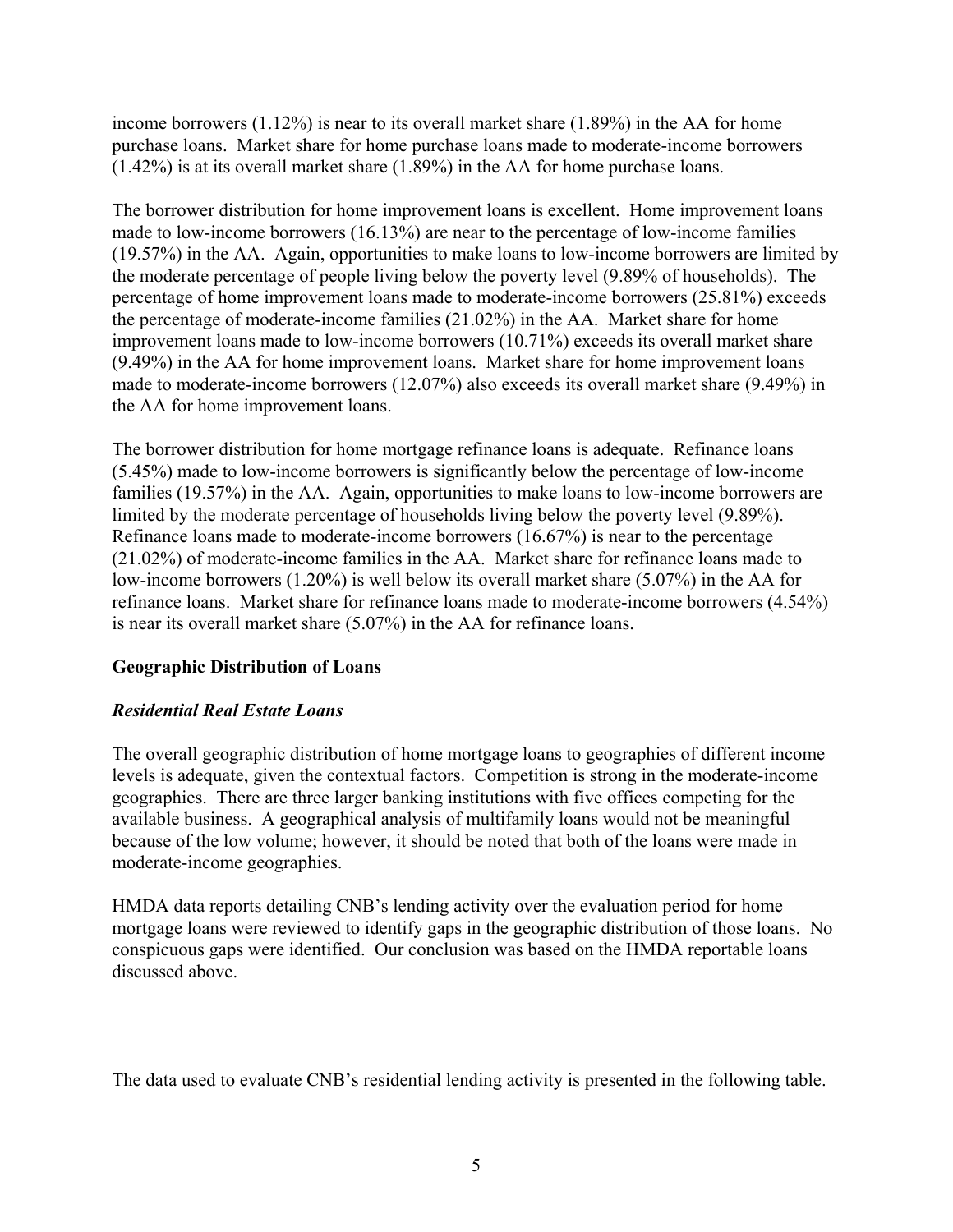| <b>Geographic Distribution of Residential Real Estate Loans in AA</b> |           |          |           |        |                            |          |                   |        |
|-----------------------------------------------------------------------|-----------|----------|-----------|--------|----------------------------|----------|-------------------|--------|
| Census Tract                                                          | Low       |          | Moderate  |        | Middle                     |          | Upper             |        |
| Income Level                                                          |           |          |           |        |                            |          |                   |        |
| Loan type                                                             | $%$ of AA | $%$ of   | $%$ of AA | $%$ of | $%$ of AA                  | $%$ of   | $%$ of AA         | $%$ of |
|                                                                       | Owner     | Number   | Owner     | Number | Owner                      | Number   | Owner             | Number |
|                                                                       | Occupied  | of Loans |           |        | Occupied of Loans Occupied | of Loans | Occupied of Loans |        |
|                                                                       | Housing   |          | Housing   |        | Housing                    |          | Housing           |        |
| Home Purchase                                                         | $0\%$     | $0\%$    | 29.38%    | 15.00% | 70.62%                     | 85.00%   | $0\%$             | $0\%$  |
| Home                                                                  | $0\%$     | $0\%$    | 29.38%    | 34.85% | 70.62%                     | 65.15%   | $0\%$             | $0\%$  |
| Improvement                                                           |           |          |           |        |                            |          |                   |        |
| Home Refinance                                                        | $0\%$     | $0\%$    | 29.38%    | 15.94% | 70.62%                     | 84.06%   | $0\%$             | $0\%$  |

*Sources: HMDA data and based on 1990 U.S. Census data.* 

Home purchase loan geographic distribution is adequate. The percentage of the bank's home purchase loans made in the moderate-income geographies (15.00%) is well below the percentage of owner-occupied housing units (29.38%) in these geographies. The bank's market share for loans made in the moderate-income geographies (1.50%) is at its overall market share (1.66%) for home purchase loans.

Home improvement loan geographic distribution is excellent. The percentage of the bank's home improvement loans made in the moderate-income geographies (34.85%) exceeds the percentage of owner-occupied housing units (29.38%) in these geographies. The bank's market share for loans made in the moderate-income geographies (18.92%) significantly exceeds its overall market share (10.20%) for home improvement loans.

Home refinance loan geographic distribution is adequate. The percentage of the bank's refinance loans made in the moderate-income geographies (15.94%) is well below the percentage of owner-occupied housing units (29.38%) in those geographies. The bank's market share for refinance loans made in the moderate-income geographies (3.01%) is near to its overall market share (4.44%) for refinance loans.

#### **Loan-to-Deposit Ratio**

CNB's loan-to-deposit (LTD) ratio is good. As of December 31, 2002, the bank's LTD ratio was 66%. CNB's quarterly average LTD ratio since the 1998 CRA examination was 73%. This compares well to three similarly situated banks in the area whose quarterly average LTD ratios ranged from 56% to 88%, with an average ratio of 70%. These banks are considered similarly situated because of their size, location, and lending opportunities.

It should also be noted that since November 1998, the bank has originated and sold \$11.6 million long-term fixed-rate residential loans to Freddie Mac. Because these loans are sold, they are not reflected in the bank's LTD ratio. Lending levels, as shown by the sheer volume of all residential real estate loans originated since the last CRA examination, demonstrate the bank's eagerness to help meet community credit needs. If the volume of sold loans were added back to the LTD ratio, CNB would have surpassed its similarly situated banks.

#### **Lending in Assessment Area**